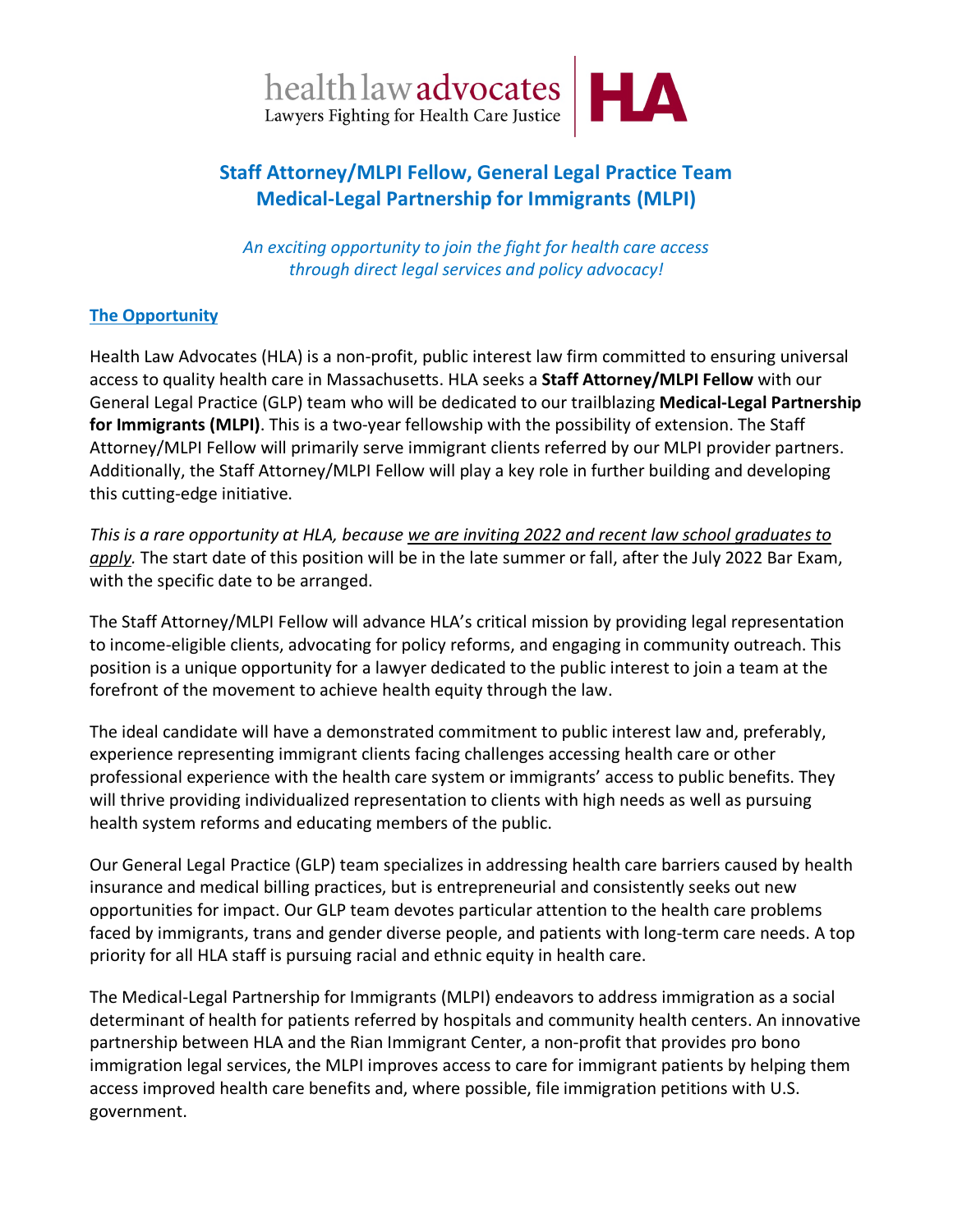## **Organizational Overview**

Health Law Advocates (HLA) is a 501(c)(3) public interest law firm with the mission of providing pro bono legal representation to Massachusetts residents with low incomes who are facing barriers to accessing or paying for needed medical services. HLA is committed to ensuring universal access to quality health care in Massachusetts, particularly for those who are most at risk due to such factors as race, gender, disability, age, or geographic location. HLA's services include:

**Representing Health Care Consumers:** HLA provides high quality, free legal assistance to incomeeligible Massachusetts residents experiencing difficulties with accessing or paying for health care. HLA represents and litigates for individuals and in impact cases. HLA's 20 attorneys, supported by six paralegals, currently specialize in:

- Challenging obstacles to physical and mental health care created by denials of payment for services by third-party payors, including health insurance, schools, and state agencies.
- Fighting denials of eligibility for state agency services, special education, and enrollment in public and private health coverage.
- Protecting patients from illegal medical billing and collection practices.

**Community Education and Outreach:** HLA builds knowledge in communities about how to access physical and mental health services through well-regarded trainings and presentations throughout Massachusetts and by authoring publications that promote access to health care.

**Policy Advocacy:** HLA advocates for public policy reforms that help consumers access physical and mental health care. We offer our legal expertise and experience working with consumers to policymakers on the state and federal levels, as well as advocate for policy changes by health care institutions to enhance access to care and coverage.

**HLA's effectiveness is strengthened by its relationship with its sister organization, Health Care for All (HCFA):** HCFA is a leader in mobilizing consumers and engaging in policy advocacy to achieve universal health care access in Massachusetts. The two organizations' headquarters are located together. HLA and HCFA collaborate in creating a robust advocacy ecosystem that advances access to health care for everyone, but especially people in the most vulnerable circumstances.

# **Duties and Responsibilities**

Represent/advise income-qualified clients who primarily rely on state-sponsored health insurance to access health care. Most clients will be immigrant patients referred through our MLPI. *(70%)*

- Matters typically involve immigrant clients unjustly denied enrollment in comprehensive health insurance coverage. Other matters may include denials of coverage for specific medical services and unaffordable medical bills.
- Strategies usually involve representing clients in communications, including negotiations, with MassHealth/Health Connector officials, health care providers, and managed care entities, as well as appearances before the Office of Medicaid Board of Hearings.
- There may be opportunities to participate in litigation; specifically, state court appeals of final MassHealth determinations, medical debt defense cases, and drafting amicus briefs.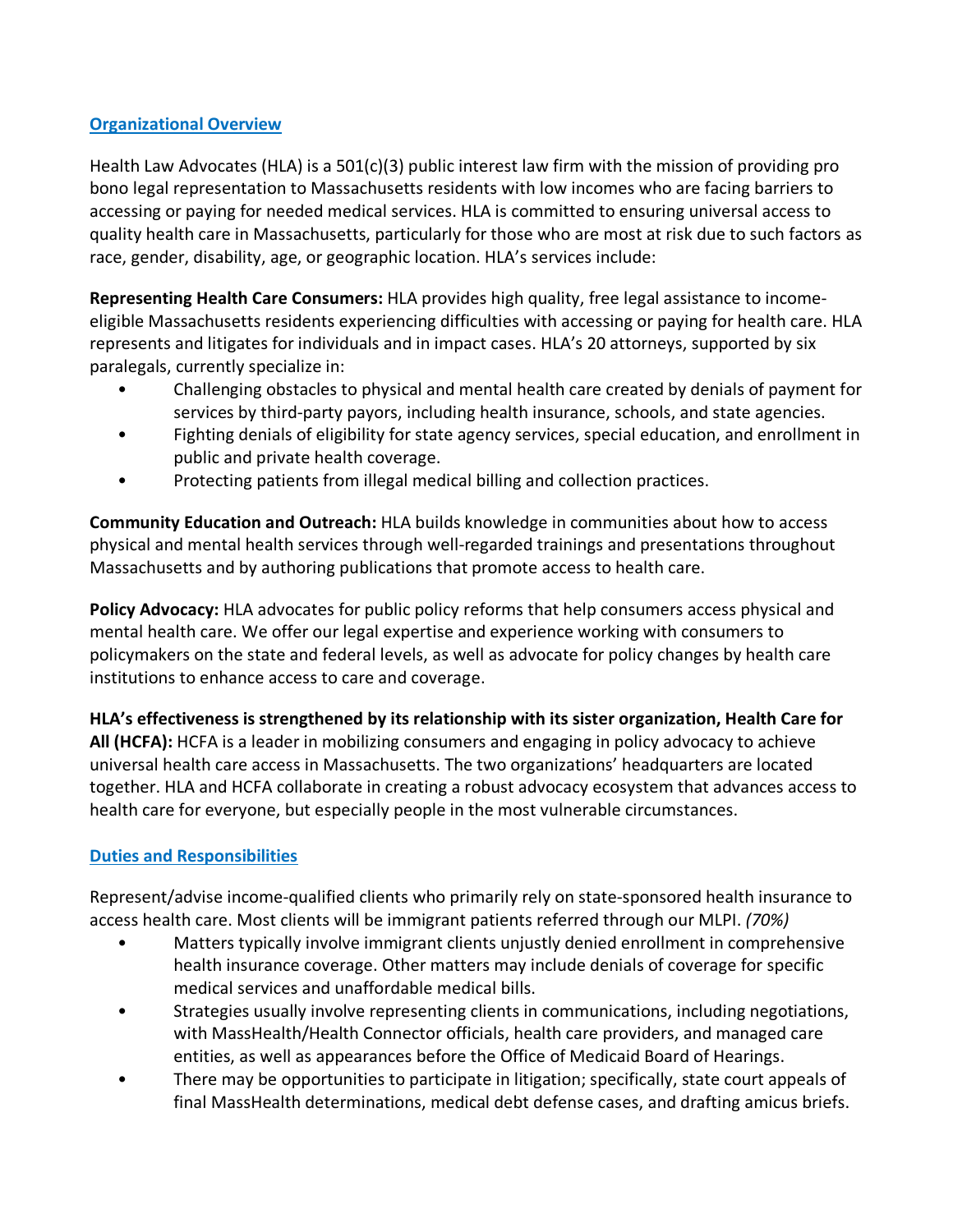Engage in project development for the MLPI. *(10%)*

- Participate in regular meetings with our MLPI medical provider partners to build relationships and facilitate case referrals.
- Consult with our MLPI medical provider partners regarding immigrant patients' access to care.
- Communicate and coordinate our cases and services with HLA's key MLPI partner, the Rian Immigrant Center.
- Develop and deliver trainings for our MLPI provider partners regarding access to health care benefits for immigrant patients.

Advocate for policies that remove barriers to care or coverage with government leaders at the Office of Medicaid, Health Connector, other relevant public agencies, and state legislators. *(10%)*

- Typical advocacy activities include attending coalition meetings with state officials, participating in internal strategy development and information sharing with HLA staff and partner organizations, drafting and delivering testimony on regulatory proposals and occasionally legislative proposals, and representing HLA in advocacy coalitions.
- Policy advocacy will include being HLA's point person on select MassHealth policy matters.

Conduct outreach to consumers and advocacy groups, including via trainings and presentations. *(5%)*

• Providing trainings to the community is a crucial way of building relationships with partners, generating new case referrals, and educating community members and organizations about current health access issues.

Participate in HLA efforts to improve our organization's internal and external practices and procedures, such as through our diversity, equity, and inclusion (DEI) work. *(4%)*

• Health Law Advocates is committed to advancing diversity, equity, and inclusion (DEI) at the individual, organizational, and systems levels. We make time for all staff to take part in activities designed to identify and dismantle instances of inequity within ourselves, within our organization, within our client community, and within the broader community and Commonwealth.

Assist with drafting/reviewing grant applications and reports or portions thereof (sporadic). *(1%)*

More specific activities include:

- Working with clients and, where relevant, their families, social services providers, and medical providers to challenge health care obstacles.
- Conducting legal research and writing.
- Analyzing medical, health insurance, and other relevant records.
- Developing and maintaining strong working relationships with advocacy partners.
- Developing and maintaining strong working relationships with MassHealth, The Health Connector, and managed care plans.
- Managing case files and documenting all activities in our case management software.
- Promoting HLA in the community.